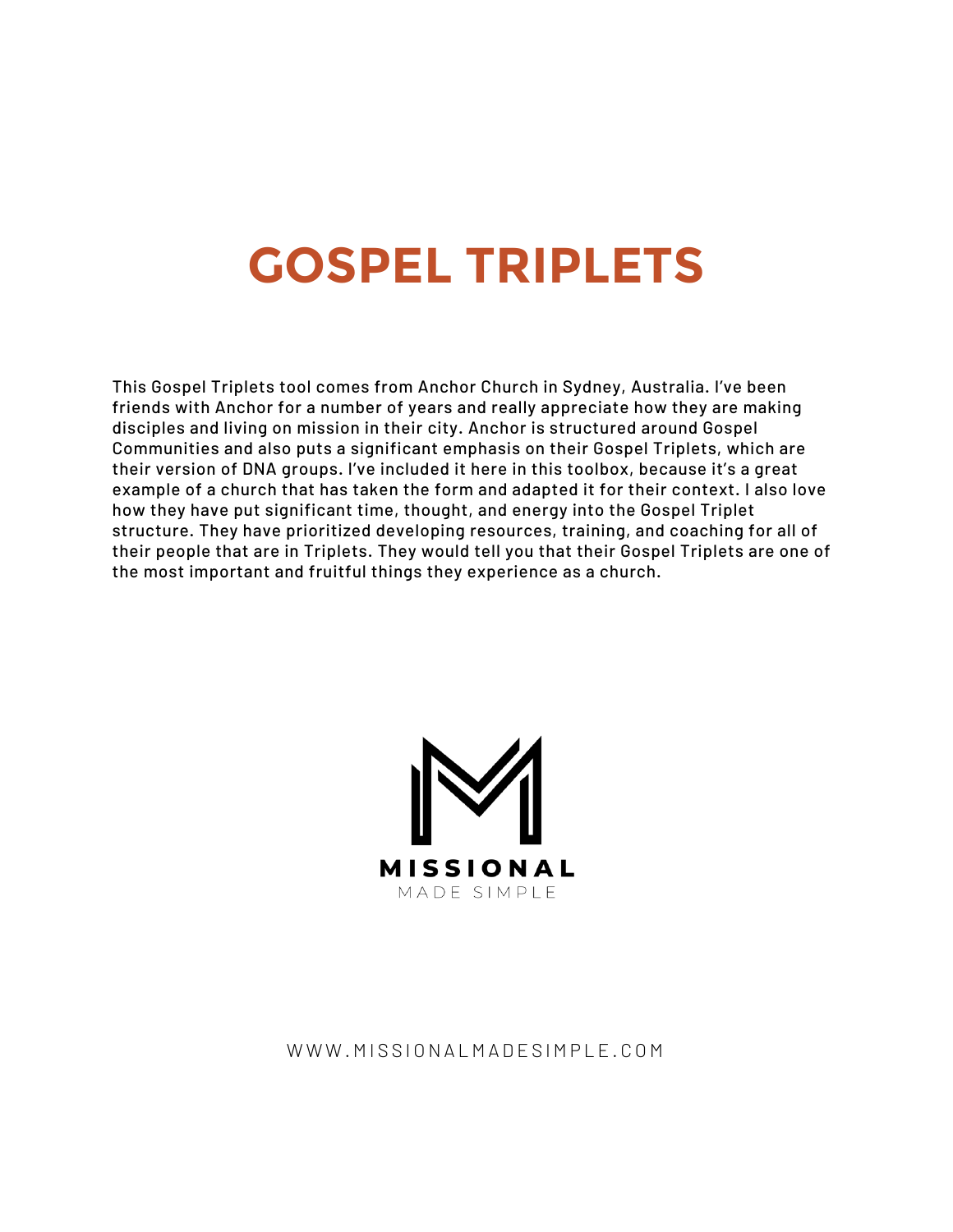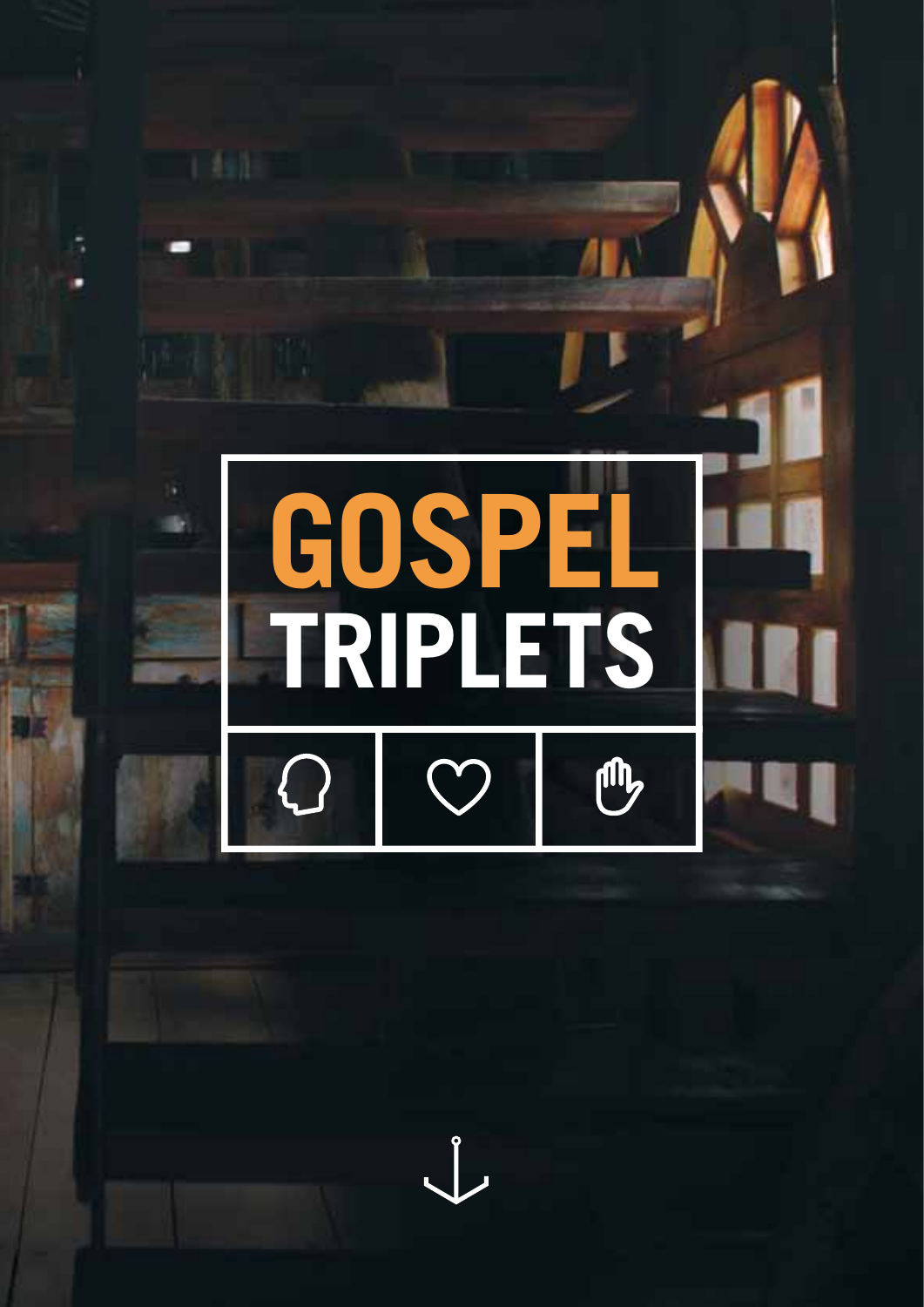*'IMG\_7903' by Andy Ryan, available at www.fickr.com/photos/65930695@N05/8550082401/in/photostream used under CC BY. Desaturated from original.*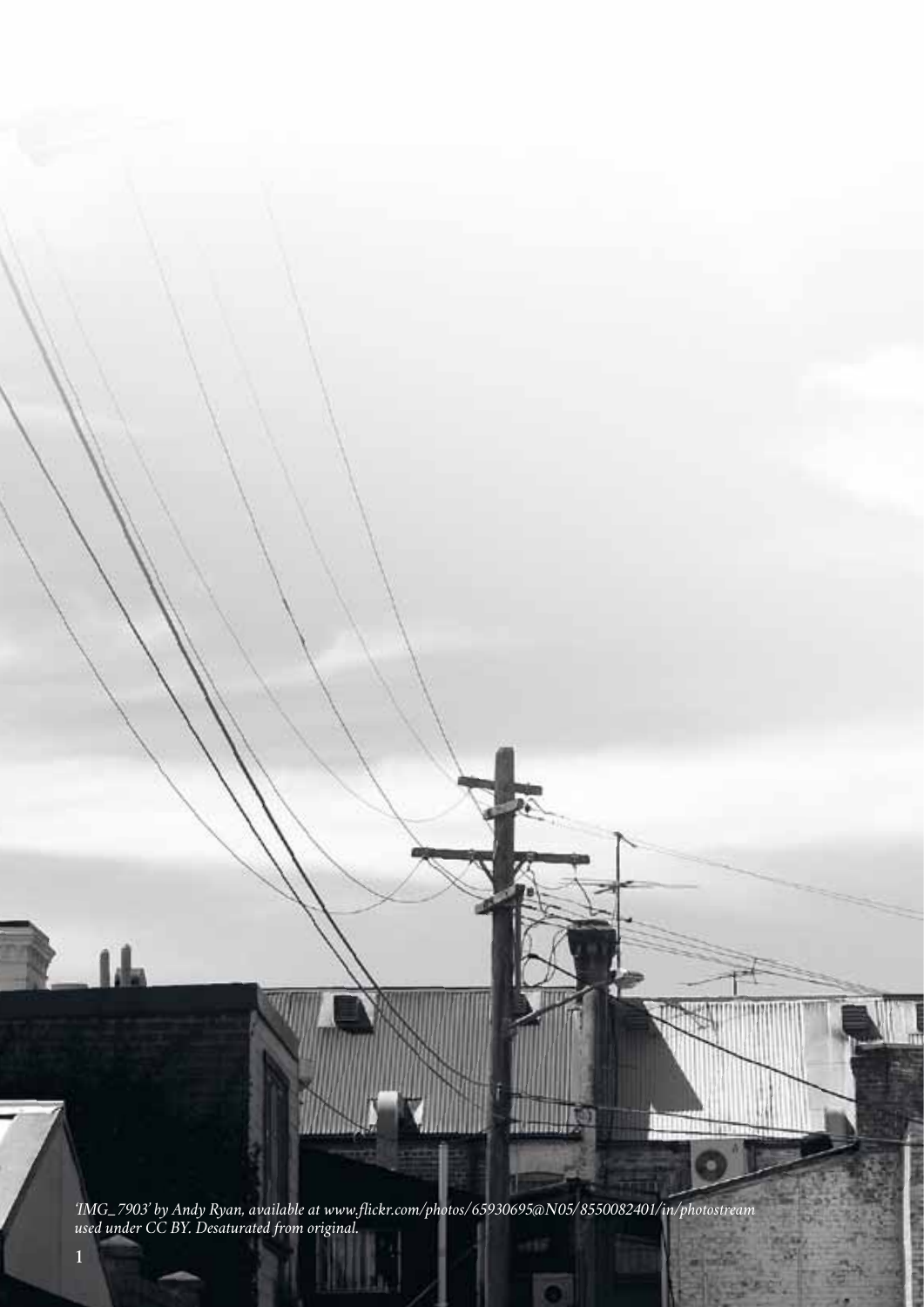## **WHAT IS A GOSPEL TRIPLET?**

**THREE GUYS OR THREE GIRLS SEEKING TO GROW IN CHRIST TOGETHER BY THE POWER OF THE HOLY SPIRIT, EXPERIENCING TRANSFORMATION AT EVERY LEVEL: HEAD, HEART AND HANDS.**

#### **HEAD: DISCOVER THE TRUTH**

Study the Bible asking *The 4 Questions* (page 4)

- 1. Who is God?
- 2. What has he done?
- 3. Who are we?
- 4. How do we live?

### **HEART: NURTURE THE HEART**

- • Listen for the heart
- • Ask good questions, using *The 4 Questions* to go from *Fruit to Root* (page 5)
- • Speak the truth in love repentance and faith

#### **HANDS: ACT** rffn. **IN OBEDIENCE**

- • Listen to the Spirit
- • Obey and tell others
- • Be accountable to one another

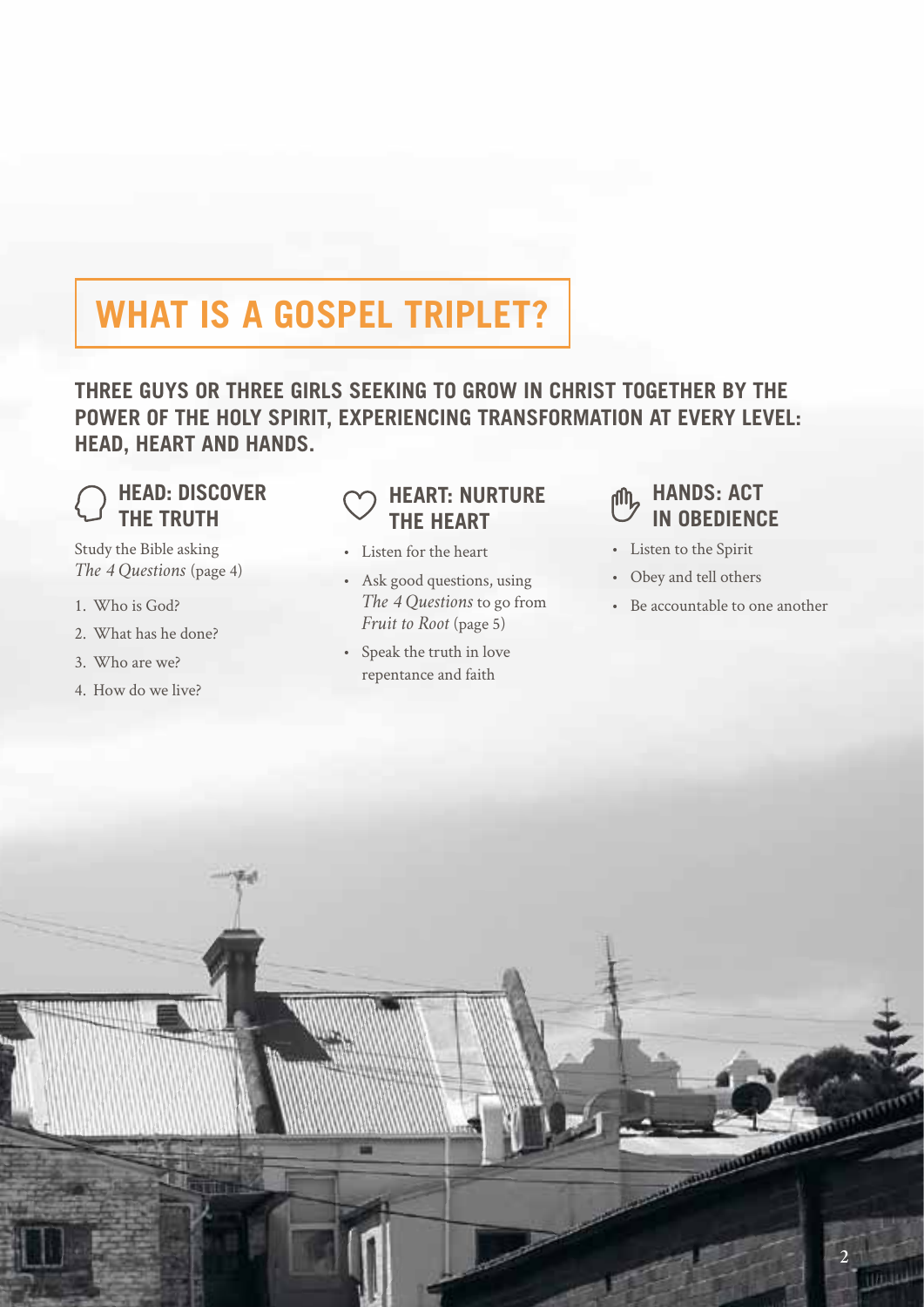## **GOSPEL TRIPLET FORMATION**

### **HOW DO I JOIN A TRIPLET?**

Speak to your Gospel Community Leaders or a staff member so they can help you join, or find friends and start your own Triplet.

#### **HOW DO WE START?**

1. DISCOVER GOD'S STORY

Read *Telling Our Story with Jesus as the Hero*  (Gospel Triplets Guide Ch 5)\* , and discuss God's Story in light of *The 4 Questions.*

#### 2. SHARE YOUR STORIES

Tell your stories of how Jesus has rescued you and adopted you into his family. Use *Putting Together Your Gospel Story* (Ch 5) as a tool to help you prepare.

#### 3. PRACTICE GOSPEL SHEPHERDING AS EACH PERSON SHARES THEIR STORY

- Listen for the heart  $(Ch 6 & 7)$
- Ask good questions (Ch 8)
- • Speak the truth in love (Ch 9)
- 4. WALK THROUGH THE HEAD, HEART, HANDS PROCESS

We can only discover the truth, nurture the heart and act in obedience with the help of the Holy Spirit, so pray throughout the process!



\*Please ask a staff member for a copy of the *Gospel Triplets Guide* for essential resources to help you start your Triplet.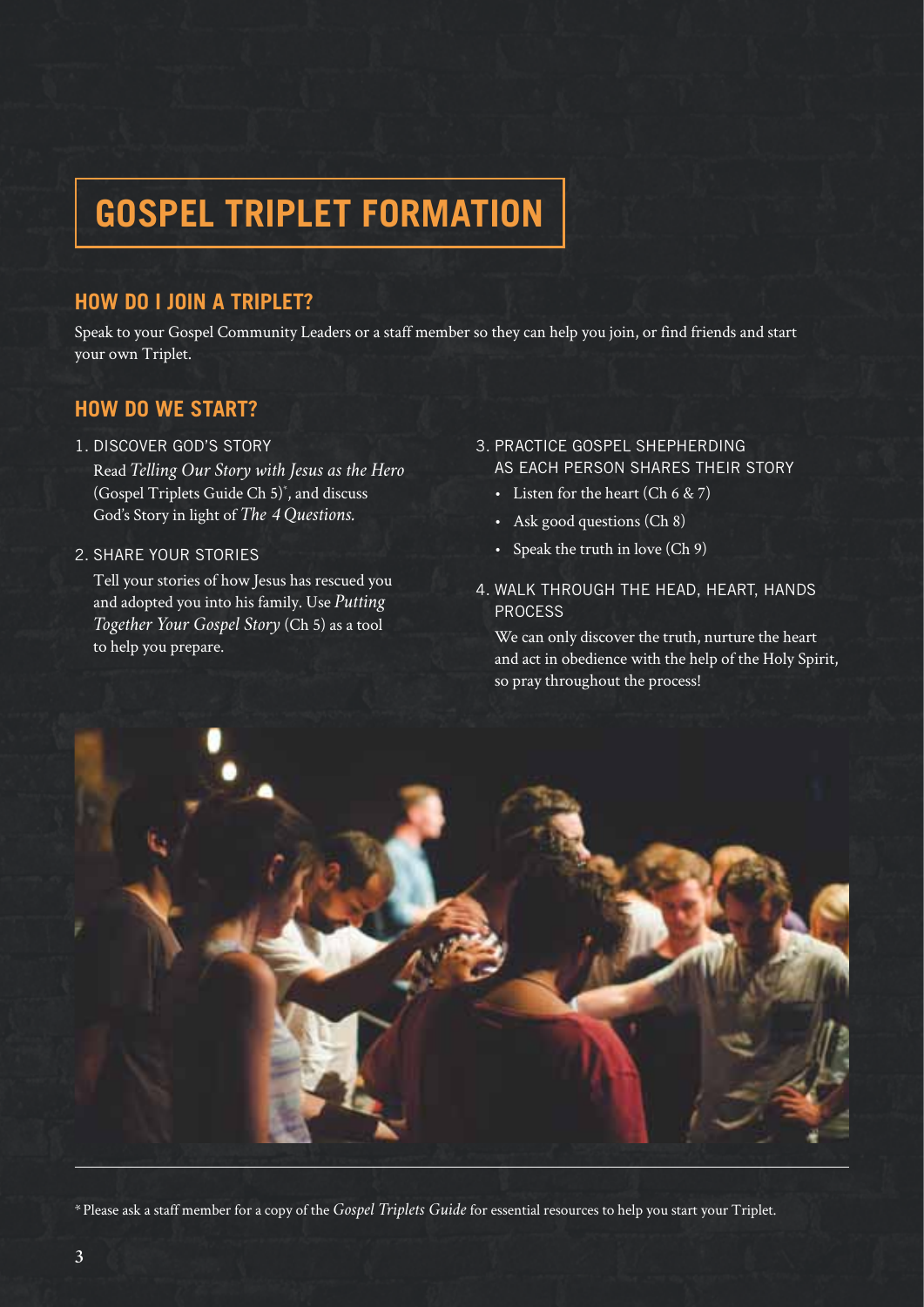## **THE 4 QUESTIONS**



#### **WHO IS GOD?**

1 **3** What does the text say about **3 the character and nature of God?**

The story is about him! Look for specific references to his attributes (explicit and implied): holy, eternal, all-powerful, unchanging, compassionate, gracious, patient, kind, etc.



### **WHAT HAS HE DONE?**

What does the text say about the work of God? God's work throughout all of human history is diverse and magnificent. All of it is worth proclaiming! However, **the person and work of Jesus** is revealed on every page of the Bible (Luke 24:27). He is the hero and the main character. The Spirit does not want us to miss Jesus!

Look for references to the life, death, and resurrection of Jesus, either through foreshadowing (redeeming Israel from slavery in Egypt), prophecy (Isaiah 53), or the New Testament story of Jesus' earthly life and the establishment of his church.



#### **WHO ARE WE?**

What does the text say about **our identity?** God has always been working to save "a people for his own possession" (1 Peter 2:9). Throughout the Bible, note the things that are true of God's people. This adds depth and richness to our understanding of who we are as New Covenant believers.



### **HOW DO WE LIVE?**

In light of all of this, how does it change **the way we live?** When reading the Bible, we almost always start with the question, "How does this apply to my life?" But rightly motivated, gospelcentred action flows out of an understanding of who God is, what he's done, and who we are in light of God's character and work. Rather than starting with this question, end with it.

And then, take action! Jesus warns against being merely a hearer of his word but not a doer (Matthew 7:24-27). The gospel motivates and empowers us to live in an entirely new way.

### **HOW DO I STUDY THE BIBLE AND ASK THE 4 QUESTIONS?**

- • Pray and ask the Holy Spirit to speak through his word. It's his job to guide us into all truth and to glorify Jesus (John 16:13-14)
- • Choose a section of Scripture to study Ephesians and 1 Peter are great letters to start with
- • Read the passage
- • Work through *The 4 Questions*
- • Remember to nurture the heart and act in obedience
- • Encourage each member to use a journal to keep notes, and consider using a whiteboard
- • Take it in turns to prepare and lead the study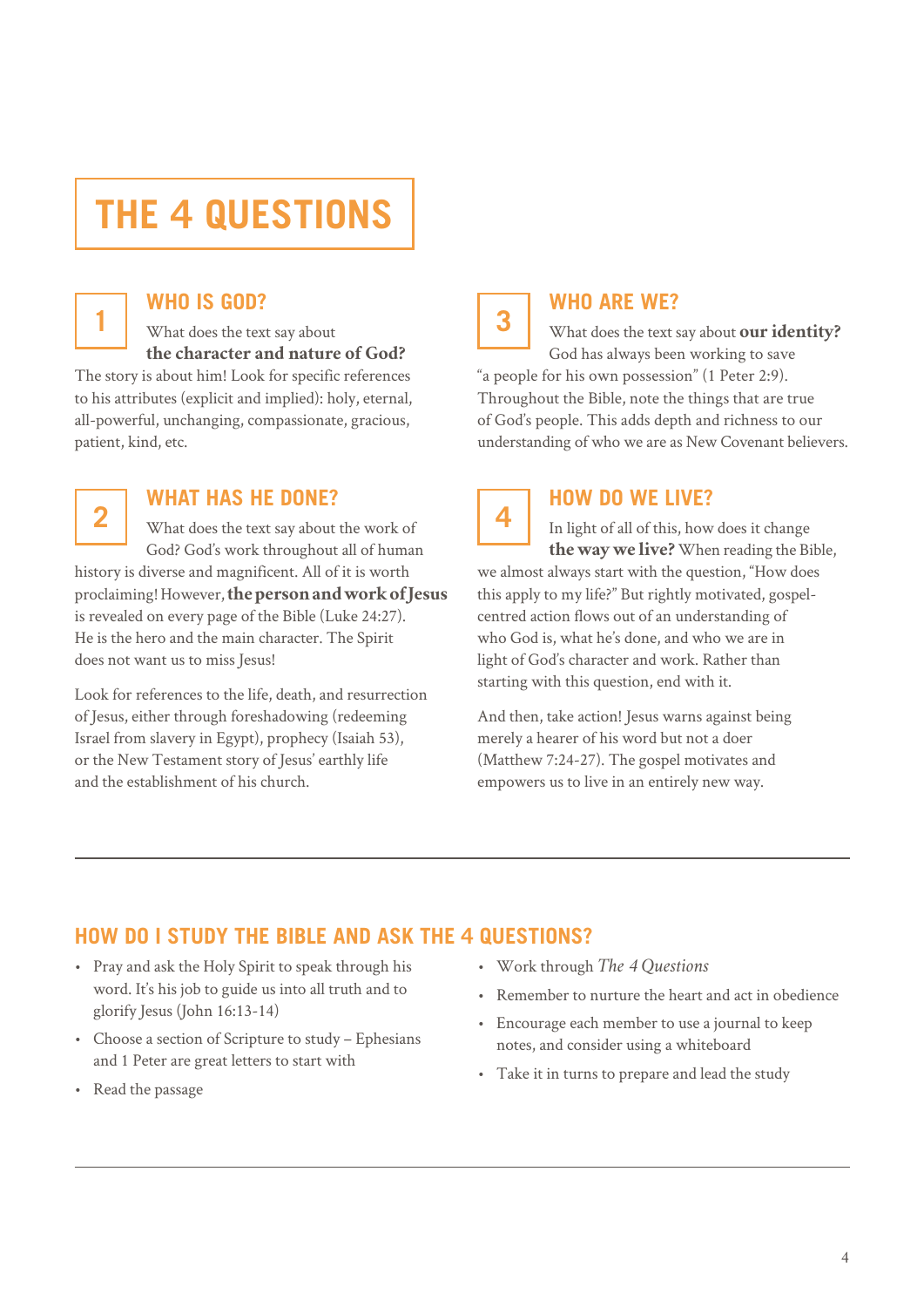## **FRUIT TO ROOT USING THE 4 QUESTIONS**

### **11 BAD FRUIT**

How am I living now? Where do I lack fruit of the Spirit? What sinful responses or negative emotions am I producing (bad fruit)?

*"I feel overwhelmed and exhausted at work. I stay back*  at the office every night and bring work home on the *weekends, which means I often miss spending time with family and friends."*

*"I am afraid my boss and colleagues will disapprove of me if I don't get my work done or perform well."*

What does my bad fruit say about who I believe I am?

Where am I finding my identity, worth, or value?

#### **2 WHO AM I? FALSE IDENTITY**

*"It's all up to me. I am responsible and in control."*

*"My identity is in what I do. My worth and value is tied up in how well I perform at work and what my boss and colleagues think of me."*

### **3 WHAT HAS HE DONE? NOT ENOUGH**

What does my bad fruit and false identity reveal about what I believe God has done (or not done) through Jesus? What do I functionally believe about the gospel?

*"God has not done enough in the cross. Sure, he died for my sins, but I still have to work and strive in order to be accepted and approved of."*

### **4 WHO IS GOD? LIES**

What does all this say about who I believe God is and what I believe God is like?

What lies may I be believing about God's character and nature?

What do I desire or worship?

What am I looking to for meaning, significance, or security?

*"God's opinion is not as important as others in my life. Therefore, he is not as important as they are."*

*"God is not in control."*

*"God isn't my loving Father." "God is distant."*



#### REPENTANCE

*"Father, I repent of putting others' opinion of me above your opinion. Your opinion is what truly matters! I repent of turning my work into an idol, and not loving you, or my friends and family well."*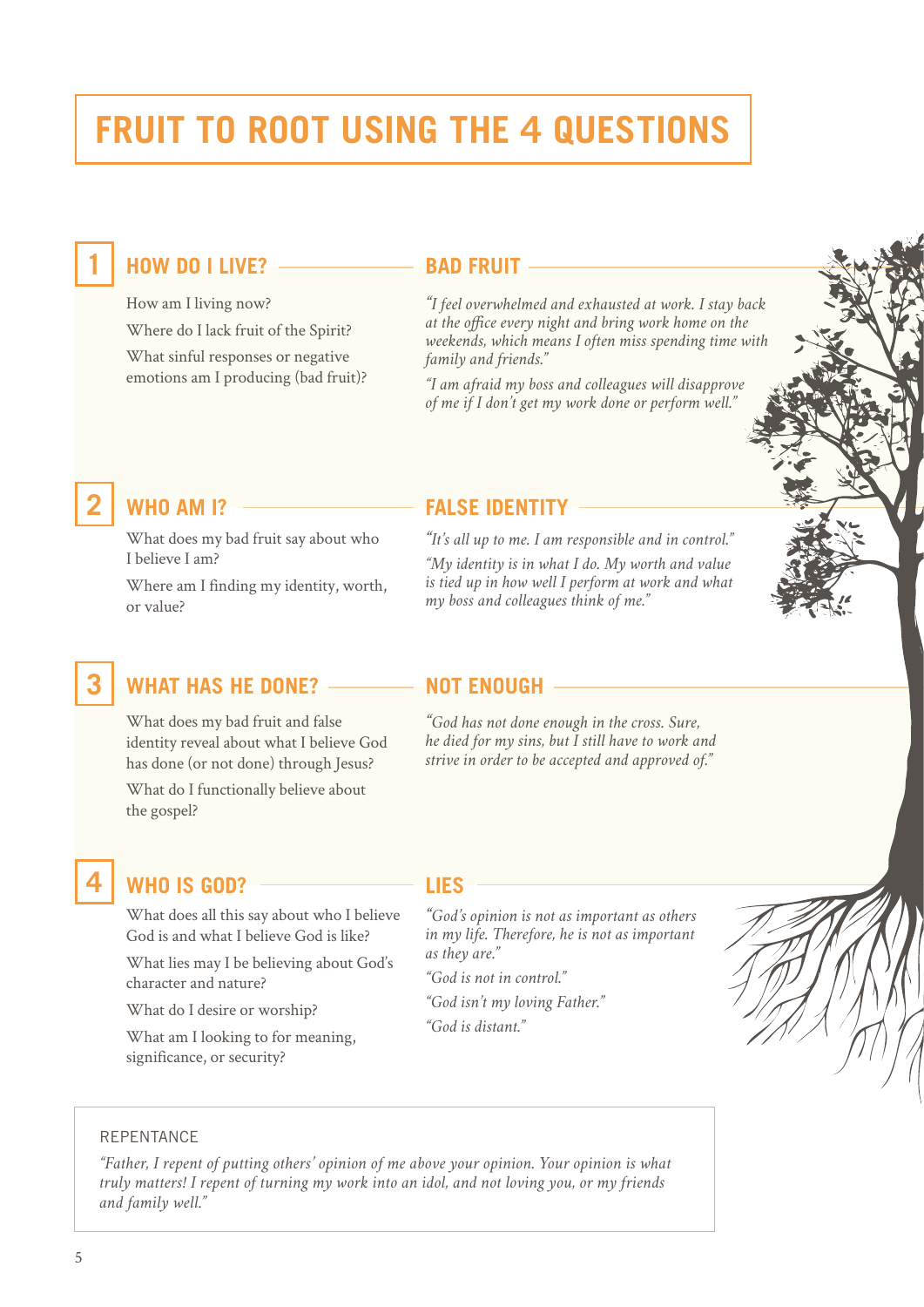#### **JESUS SAID, "FOR EACH TREE IS KNOWN BY ITS OWN FRUIT… OUT OF THE ABUNDANCE OF THE HEART HIS MOUTH SPEAKS." (LUKE 6:44-45)**

### **800D FRUIT BOOD FRUIT**

How can I live, because of who God is, what he has done and who I am in Christ? How does the gospel free me to live?

*"I can work diligently, remembering that I am working for the Lord and not for men (Colossians 3:23-24), but I no longer need to overwork."* 

*"I can leave work on time and take a day a week to rest, acting in faith that God alone is in control and will help me complete my work."*

*"I can give time and energy to family and friends, loving them well in God's strength."*

What is my true identity in Christ?

How has God named me, given me worth, value, and significance?

Who am I in Christ?

### **6 WHAT HAS HE DONE? JESUS**

What aspect of the good news do I need to rejoice in?

How does all that Jesus is and all he has done speak into my situation?

What resources are mine in Christ?

## **WHO** IS GOD?  $\longrightarrow$  **TRUTH**

What is God's true character and nature, according to the Word?

What is he really like?

How is he better than everything else I worship? (Consider the 4 G's: God is good, gracious, glorious, and great.)

#### **7 WHO AM I? GOSPEL IDENTITY**

*"I am a fully loved and accepted child of God." "My identity is in what God has done, not what I do." "I am not in control, but I have a God who is!"*

*"I have the Holy Spirit living within me. He is my strength and Helper."*

*"Through his Son God has rescued me from my sin and idolatry, and given me a new identity as his beloved son (Galatians 4:5-7)."*

*"God has given his Son to work and strive on my behalf, so that I don't have to: 'It is fnished' (Luke 19:30)"*

*"God is glorious! He alone is worthy of my worship!"*

*"God is great. He alone is in control!"*

*"He is good! He is my loving Father, and my rock and refuge. I can run to him and fnd peace and rest in times of stress and exhaustion."*

*"God is gracious! He freely offers me grace and forgiveness for my sin."*

#### FAITH

*"Father, thank you that because of Jesus I don't have to strive in order to be loved and accepted. Thank you that my identity, worth and value is based not on what I do, but in what you have done for me!"*